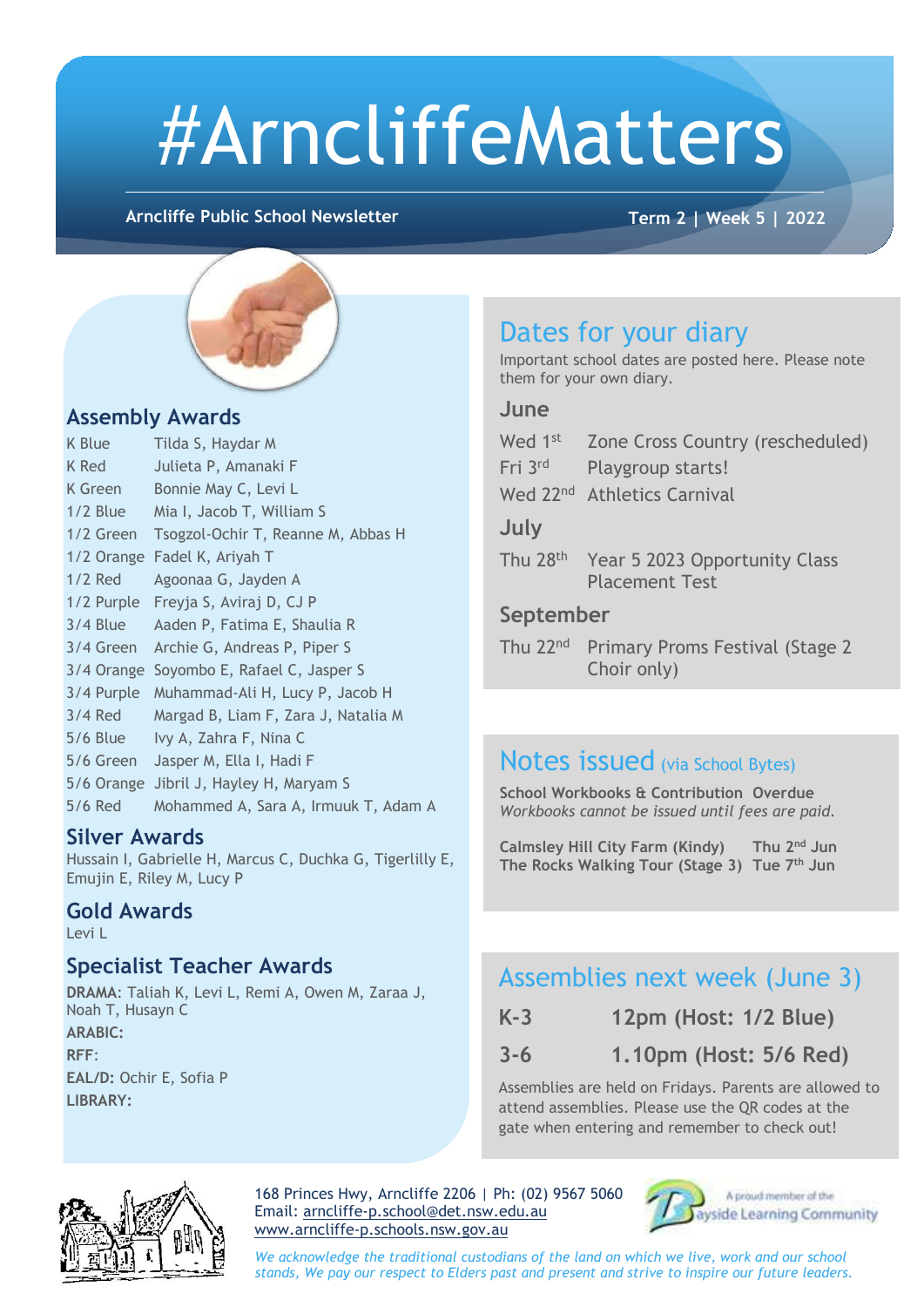### Congratulations Charlie and Mohammed!

The Botany Bay Boys' Football Trials were held last week. A big congratulations to our students Charlie R and Mohammed M who were successful and will now represent Botany Bay at the Sydney East Football Championship.

Congratulations to all the students who trialled. We understand that the standard was very high and made selection a big challenge.



### Playground works UPDATE



Playground upgrade works are expected to commence next week from Tuesday 31 May.

It is likely that children will need to exit through the carpark attached to the regional office on Segenhoe Street.

**More information to follow early next week. Please keep your eye out for app notifications and/or emails. Please allow more time to pick up your children.**

The works are expected to be completed within a week. Thank you for your patience.RAIM

### **PSSA News and Results**

| <b>Girls Soccer</b><br>• No games due to wet<br>weather | <b>Boys Soccer A's</b><br>No games due to wet<br>weather |  |
|---------------------------------------------------------|----------------------------------------------------------|--|
| <b>Girls Netball</b>                                    | <b>Boys Soccer B's</b>                                   |  |
| • No games due to wet<br>weather                        | No games due to wet<br>weather                           |  |

 $\mathcal{O}$ 

 $10$ 

 $10$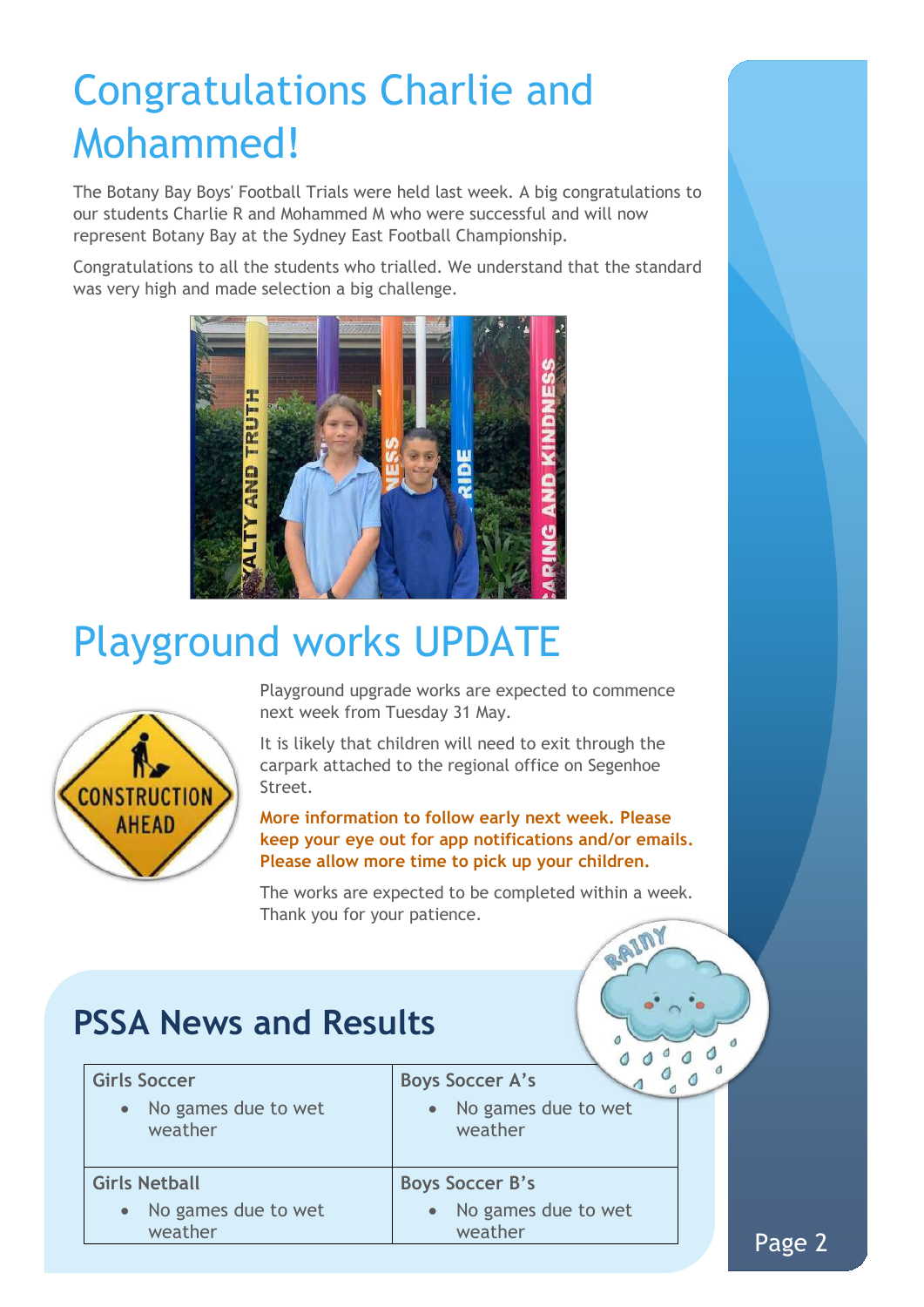## A big Yay for PJ Day!

On Tuesday, the SRC hosted Pyjama Day and invited students to come to school dressed in their pyjamas as part of a fundraiser. We had a great turnout and everyone had a fun day, even teachers got involved and came to school snug and warm. We raised over \$450, all of which will go to the Pyjama Foundation who help children in foster care. Thank you for your kind generosity.















Page 3